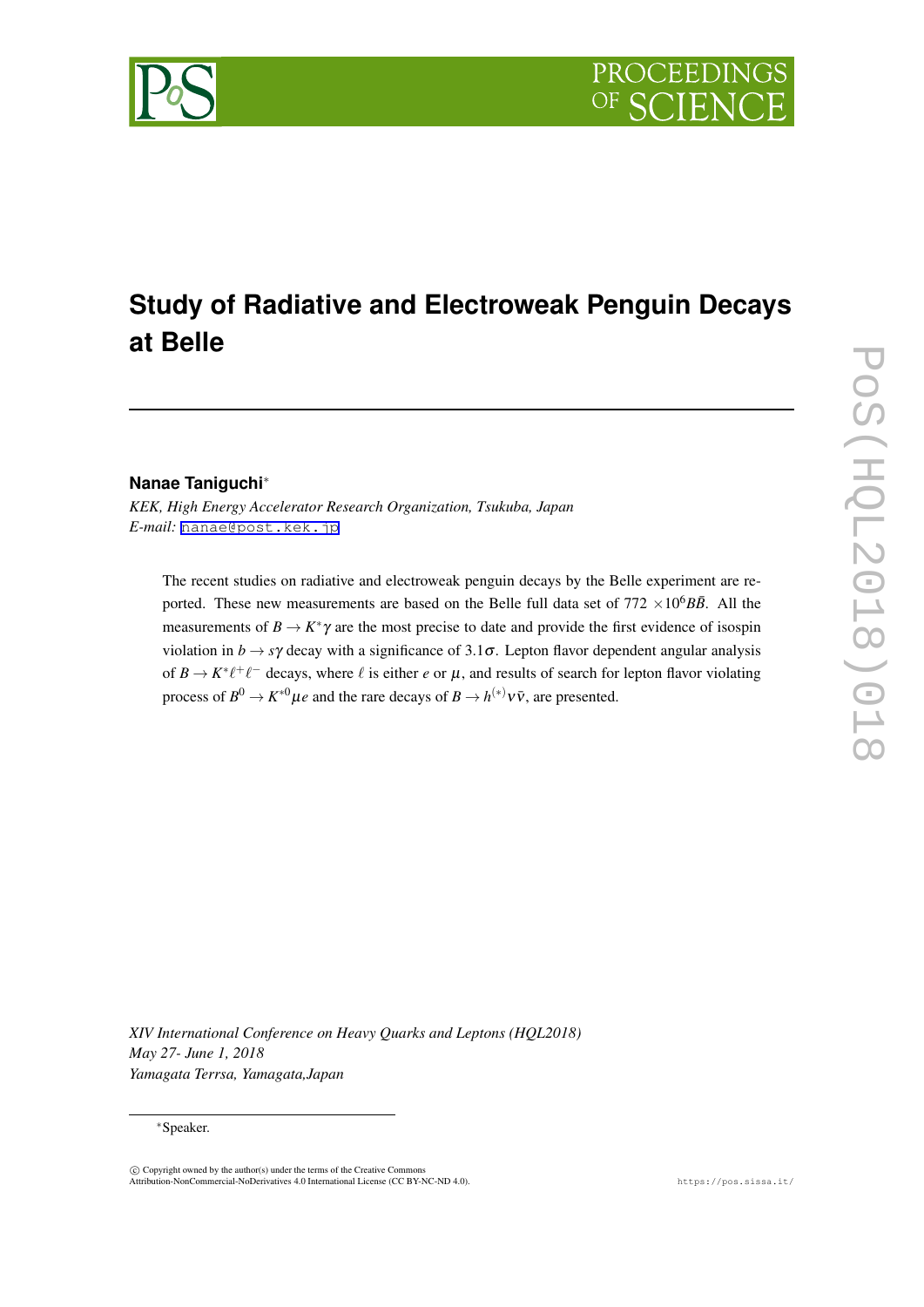## 1. Introduction

Loop (penguin) processes are good probe for physics beyond the Standard Model (BSM), since new heavy particles could contribute to the loops. A BSM effect may be observed as a deviation from the SM values. The radiative penguin and electroweak penguin are defined as a process where a charged particle emits an external real photon and an emitted virtual photon or  $Z^0$  that produces a pair of leptons, respectively.

## 2. Evidence of Isospin violation in  $B \to K^* \gamma$

 $B \to K^* \gamma$  is experimentally the cleanest exclusive decay of  $b \to s\gamma$  process. The branching fraction is *<sup>∼</sup>* <sup>4</sup>*×*10*−*<sup>5</sup> and it is corresponding to 12% of inclusive *B → Xs*<sup>γ</sup> decays. The prediction of branching fraction suffers from large uncertainties in form factors, while the isospin  $(\Delta_{0+})$  and direct *CP* asymmetries (*ACP*) are theoretically clean observables thanks to cancellation of these uncertainties [1]. The  $\Delta_{0+}$  and  $A_{CP}$  are defined as

$$
\Delta_{0+} = \frac{\Gamma(B^0 \to K^{*0}\gamma) - \Gamma(B^+ \to K^{*+}\gamma)}{\Gamma(B^0 \to K^{*0}\gamma) + \Gamma(B^+ \to K^{*+}\gamma)},
$$
\n(2.1)

$$
A_{CP} = \frac{\Gamma(\bar{B} \to \bar{K^*}\gamma) - \Gamma(B \to K^*\gamma)}{\Gamma(\bar{B} \to \bar{K^*}\gamma) + \Gamma(B \to K^*\gamma)}
$$
(2.2)

where  $\Gamma$  denotes the partial width.

Direct *CP* asymmetry arises due to the interference of decay amplitudes with different weak and strong *CP* phases. The  $b \rightarrow s\gamma$  process is also possible via annihilation diagram. However this amplitude is suppressed in the SM. Since only one major diagram contributes,  $A_{CP}$  of  $B \to K^* \gamma$  is zero in the SM. If there are BSM contributions from annihilation diagram or due to the *CP* phase, *A<sub>CP</sub>* could be detectable. Isospin asymmetry between the neutral and charged decays arises due to the contribution from weak annihilation diagrams. Predictions of the isospin asymmetry range from 2% to 8% with a typical uncertainty of 2% in the SM [1–4]. In the analysis of Ref. [5],  $B^0 \to K^{*0} \gamma$  and  $B^{*+} \to K^* \gamma$  are reconstructed, where  $K^*$  is formed from  $K^+ \pi^-, K^0_S \pi^0, K^+ \pi^0$  or  $K_S^0\pi^+$  combination. The signal yield is extracted from an unbinned maximum likelihood fitting to the beam energy constrained mass distribution (Figure [1](#page-2-0)),  $M_{bc} \equiv \sqrt{(E_{beam}^*/c^2)^2 - (p_B^*/c^2)^2}$ , where  $E_{\text{beam}}^*$  is the beam energy and  $p_B^*$  is the momentum of the *B* meson candidate in the c.m. frame is used. The results are

$$
Br(B^0 \to K^{*0}\gamma) = (3.96 \pm 0.07 \pm 0.14) \times 10^{-5},\tag{2.3}
$$

$$
Br(B^+ \to K^{*+}\gamma) = (3.76 \pm 0.10 \pm 0.12) \times 10^{-5},\tag{2.4}
$$

$$
A_{CP}(B^0 \to K^{*0}\gamma) = (-1.3 \pm 1.7 \pm 0.4)\%,\tag{2.5}
$$

$$
A_{CP}(B^+ \to K^{*+}\gamma) = (+1.1 \pm 2.3 \pm 0.3)\%,\tag{2.6}
$$

$$
A_{CP}(B \to K^* \gamma) = (-0.4 \pm 1.4 \pm 0.3)\%,\tag{2.7}
$$

$$
\Delta_{0+} = (+6.2 \pm 1.5 \pm 0.6 \pm 1.2)\%,\tag{2.8}
$$

$$
\Delta A_{CP} = (+2.4 \pm 2.8 \pm 0.5)\% \tag{2.9}
$$

where the first uncertainty is statistical, the second is systematic, and the third for  $\Delta_{0+}$  is the uncertainty from  $f_{+-}/f_{00}$ , the ratio of the branching fraction  $\Upsilon(4S) \to B^+B^-$  to that of  $\Upsilon(4S) \to B^0\overline{B^0}$ .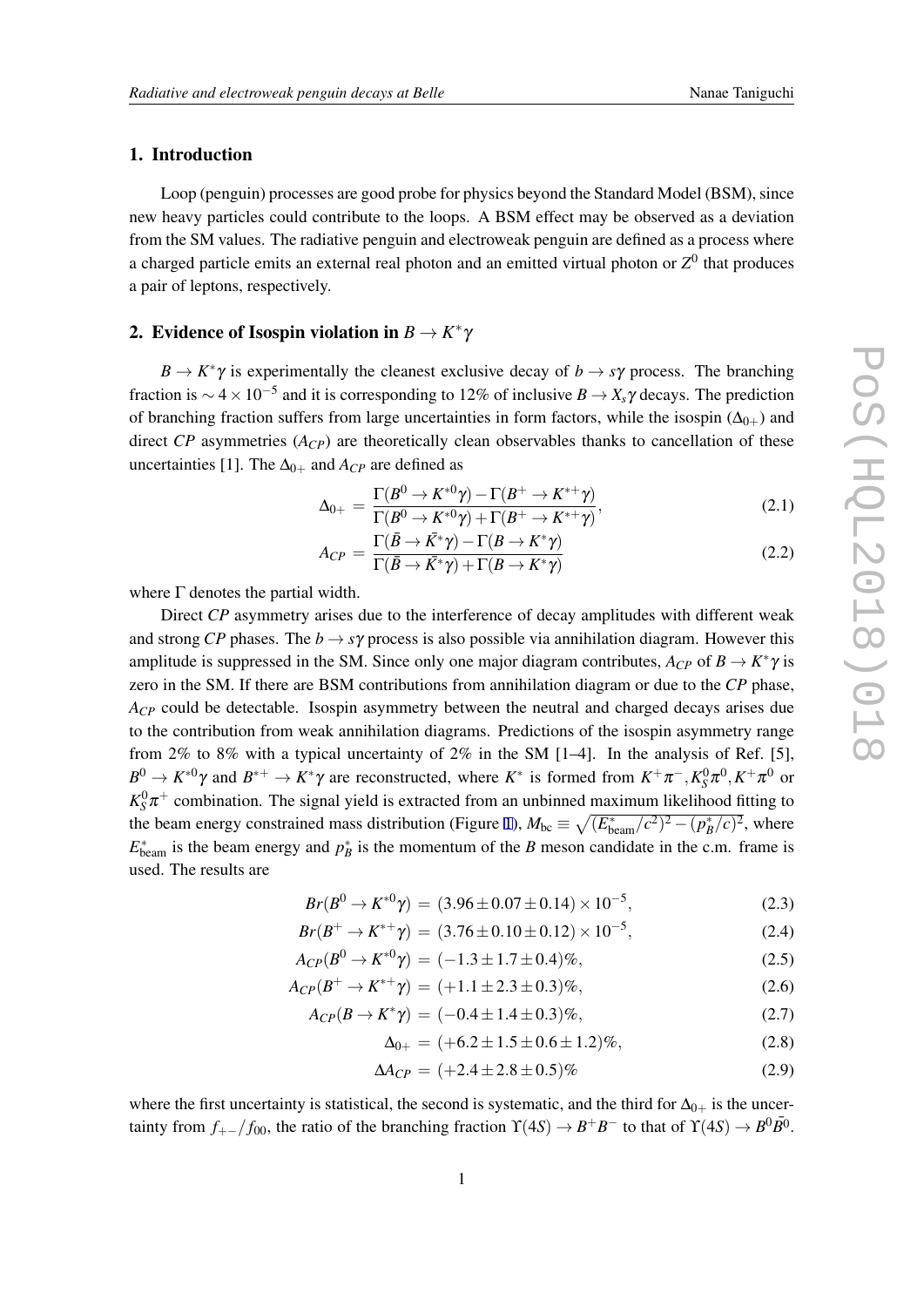<span id="page-2-0"></span>The first evidence of isospin violation in  $b \to s\gamma$  decay is found with a significance of 3.1 $\sigma$  [6].  $\Delta A_{CP}$  is difference of  $A_{CP}$  between charged and neutral *B* mesons defined as  $\Delta A_{CP} = A_{CP}(B^+ \rightarrow$ *K*<sup>\*+</sup>γ) − *ACP*(*B*<sup>0</sup> → *K*<sup>\*0</sup>γ). Δ*A<sub><i>CP*</sub> is consistent with zero in the first measurement for *B* → *K*<sup>\*</sup>γ. Figures 2 and 3 show a comparison with previous results and SM predictions for isospin and direct *CP* asymmetries, respectively. They are consistent with the previous results and prediction of the SM [1–4].



 $M_{\rm bc}$  (GeV/c<sup>2</sup>) ?)  $M_{bc}$  (Ge 5.22 5.24 5.26 5.28 Figure 1:  $M_{bc}$  distributions for  $K_S^0 \pi^0$  (a),  $K^- \pi^+$  (b),  $K^+ \pi^-$  (c),  $K^- \pi^0$  (d),  $K^+ \pi^0$  (e),  $K_S^0 \pi^-$  (f) and

 $K^0_S \pi^+$  (g).



Figure 2: Comparison with previous results and SM predictions for isospin asymmetry.



Figure 3: Comparison with previous results and SM predictions for direct *CP* asymmetry.

## 3. Lepton flavor dependent angular analysis

LHCb reported  $3\sigma$  deviation in an angular observable  $P'_{5}$  from a full angular analysis of  $B \to K^* \mu^+ \mu^-$ . They also reported anomaly in lepton flavor universality [7, 8]. An independent measurement is desired and lepton flavor dependence in angular analysis should also be checked. In the analysis of Ref. [9], angular observables are measured and a test of lepton flavor universality (LFU) is performed in the  $B \to K^* \ell^+ \ell^-$  decay, where  $\ell = e, \mu$ . Figure [4](#page-3-0) shows the  $M_{bc}$  distribution of  $B \to K^* \ell^+ \ell^-$  candidates and  $P'_5$  and  $Q_5$  observables for combined electron and muon modes. 2.6 $\sigma$  deviation is seen in  $P'_{5}$  of muon mode. The  $Q_{5}$  observable is shown for the first time.

## 4. Search for lepton flavor violating  $B^0 \to K^{*0} \mu e$  decays

Violation of lepton universality is accompanied by lepton flavor violation (LFV) in many models of BSM. The  $B^0 \to K^{*0} \mu^{\pm} e^{\mp}$  decay is a promising place to search for LFV. In the analysis of Ref. [13],  $B^0 \to K^{*0} \mu^{\pm} e^{\mp}$  is studied using the Belle full data samples, which is more than three times larger than that of the previous results by *BABAR* [14]. Figure [5](#page-4-0) shows the distribution of  $M_{bc}$ for the  $B^0 \to K^{*0} \mu^+ e^-$ ,  $B^0 \to K^{*0} \mu^- e^+$  data, as well as for both decays combined. No statistically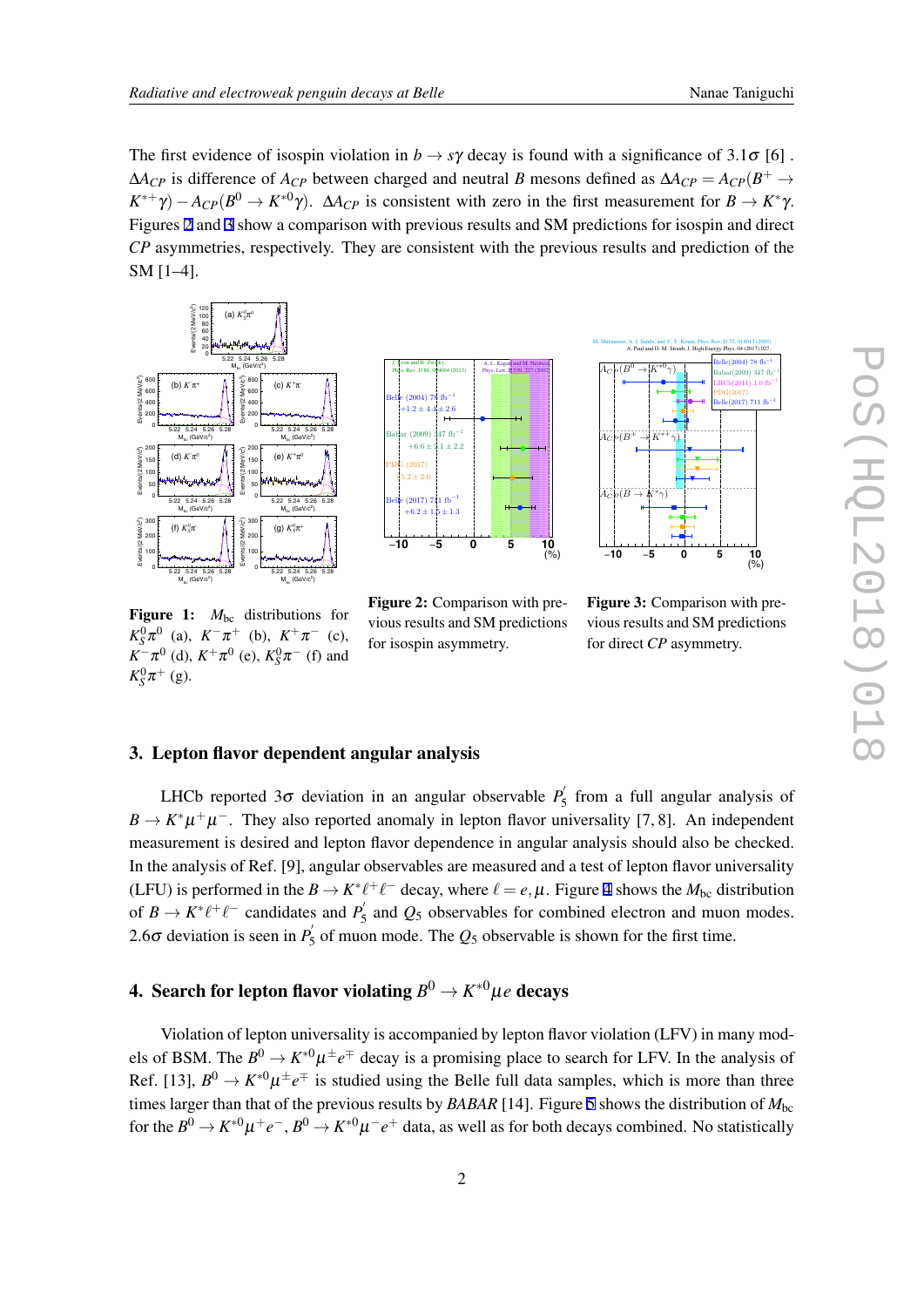<span id="page-3-0"></span>

Figure 4: Distribution of the beam energy constrained mass for selected  $B \to K^* e^+ e^-$  and  $B \to K^* \mu^+ \mu^$ candidates.  $P'_{5}$  and  $Q_{5}$  observables for combined electron and muon modes. The SM predictions are provided by DHMC [10, 11] and lattice QCD [12] and displayed as boxes for the muon modes only. Favored NP "Scenario 1" from Ref. [10] for  $Q_5$ .

significant signals are seen and 90% confidence level upper limits on the branching fractions are

$$
Br(B^0 \to K^{*0} \mu^+ e^-) < 1.2 \times 10^{-7},\tag{4.1}
$$

$$
Br(B^0 \to K^{*0} \mu^- e^+) < 1.6 \times 10^{-7},\tag{4.2}
$$

$$
Br(B^0 \to K^{*0} \mu^{\pm} e^{\mp}) < 1.8 \times 10^{-7}.
$$
 (4.3)

These results are the most stringent constraints on these LFV decays to date.

## 5. Search for  $B \to h^{(*)} \nu \bar{\nu}$  decays

The decay  $B \to h\nu\bar{\nu}$  can proceed only via a penguin or a box diagram at leading order in the SM and is highly suppressed. These channels are theoretically clean since they are mediated only by the *Z* and *W* bosons, in contrast to  $B \to K^{(*)} \ell \ell$  decays where photon contributes, and there is no charm loop as in  $b \rightarrow s\ell\ell$ . This decay is also experimentally challenging since there are multiple neutrinos in the final state. Detection of *B* decays to  $h^{(*)}$  and *'nothing'* is required.  $B \to h \nu \bar{\nu}$  decays have been studied previously by Belle with a hadronic tagging algorithm [15], and by *BABAR* with both hadoronic [16] and semileptonic tagging [17].

In the analysis of Ref. [18], the accompanying *B* meson  $(B_{tag})$  in the semileptonic decay channels  $B \to D^{(*)}\ell v_{\ell}$  ( $\ell = e, \mu$ ) is reconstructed. The neutral (charged) *D* candidates are reconstructed in 10 (7) different decay channels. Signal *B* daughter candidates are reconstructed through the decays  $K^{*0}\to K^+\pi^-, K^{*+}\to K^+\pi^0$  and  $K^0_S\pi^+, \rho^+\to \pi^+\pi^0, \rho^0\to \pi^+\pi^-, K^0_S\to \pi^+\pi^-,$  and  $\pi^0\to \gamma\gamma$ . Figure [6](#page-5-0) shows the extra energy ( $E_{\text{ECL}}$ ) distributions for all eight  $B \to h\nu\bar{\nu}$  channels.  $E_{\text{ECL}}$  is the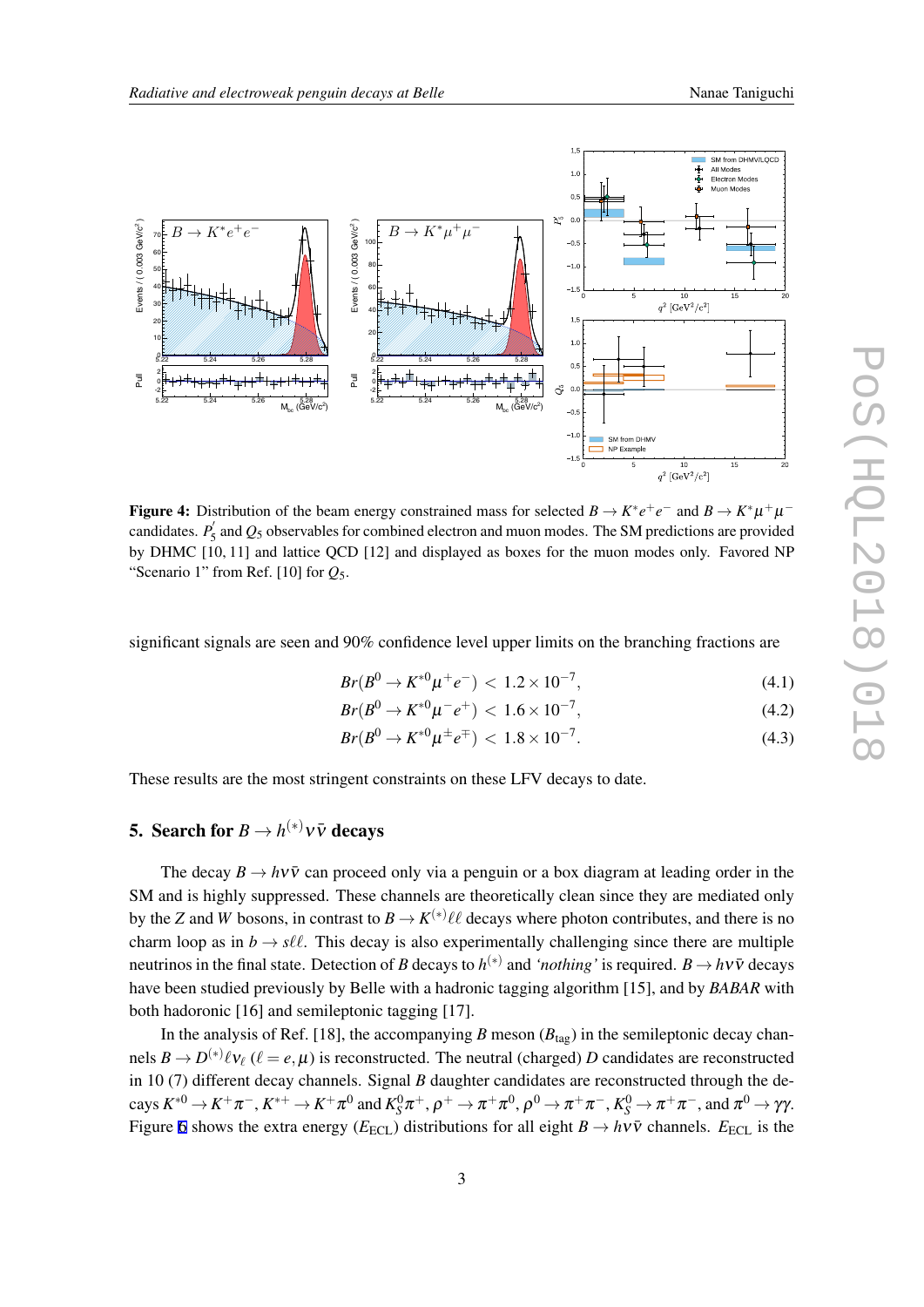<span id="page-4-0"></span>

Figure 5: Distribution of the beam energy constrained mass for selected  $B^0 \to K^{*0} \mu^+ e^-$  (a),  $B^0 \to$ *K*<sup>∗0</sup> $\mu^-e^+(b)$ , and also both decays combined(c). Dots with error bars are the data, and the blue solid curve is the result of the fit for the signal-plus-background hypothesis, where the blue dashed curve is the background component. The red shaded histogram represents the probability density function for signal with arbitrary normalization. Comparison with the previous results [14] for the upper limit at 90% confidence level.

sum of the energies of all clusters in the electromagnetic calorimeter comprised of CsI(Tl) crystals (ECL) which are not used in reconstruction of the ϒ(4*S*). No statistically significant signal is seen and 90% confidence level upper limits on the branching fractions are

$$
Br(B \to Kv\bar{v}) < 1.6 \times 10^{-5},\tag{5.1}
$$

$$
Br(B \to K^* \nu \bar{\nu}) < 2.7 \times 10^{-5}, \tag{5.2}
$$

$$
Br(B \to \pi \nu \bar{\nu}) < 0.8 \times 10^{-5}, \tag{5.3}
$$

$$
Br(B \to \rho v \bar{v}) < 2.8 \times 10^{-5}.
$$
 (5.4)

The limits on the branching fraction for the  $B^0 \to K_S^0 \nu \bar{\nu}$ ,  $B^0 \to K^{*0} \nu \bar{\nu}$ ,  $B^+ \to \pi^+ \nu \bar{\nu}$ ,  $B^0 \to \pi^0 \nu \bar{\nu}$ ,  $B^+ \to \rho^+ \nu \bar{\nu}$  and  $B^0 \to \rho^0 \nu \bar{\nu}$  channels are the most stringent to date.

### 6. Summary

New measurements for radiative and electroweak penguin are performed with the Belle full data set of  $772 \times 10^6 B\overline{B}$ . All the measurements of  $B \to K^* \gamma$  are the most precise to date and the first evidence of isospin violation in  $b \to s\gamma$  decay is detected with a significance of 3.1 $\sigma$ . The first measurement of  $\Delta A_{CP}$  for  $B \to K^* \gamma$  is performed. A 2.6 $\sigma$  deviation is seen in  $P'_5$  of muon mode in the lepton flavor dependent angular analysis of  $B \to K^* \ell \ell$ . The most stringent constraints on LFV in *B* decays are obtained by a search for LFV  $B \to K^* \mu e$ . Upper limits on  $B \to h^* \nu \bar{\nu}$  channels are also obtained.

### References

[1] M. Matsumori, A. I. Sanda, and Y. Y. Keum, Phys*.* Rev*.* D 72*,* 014013 (2005).